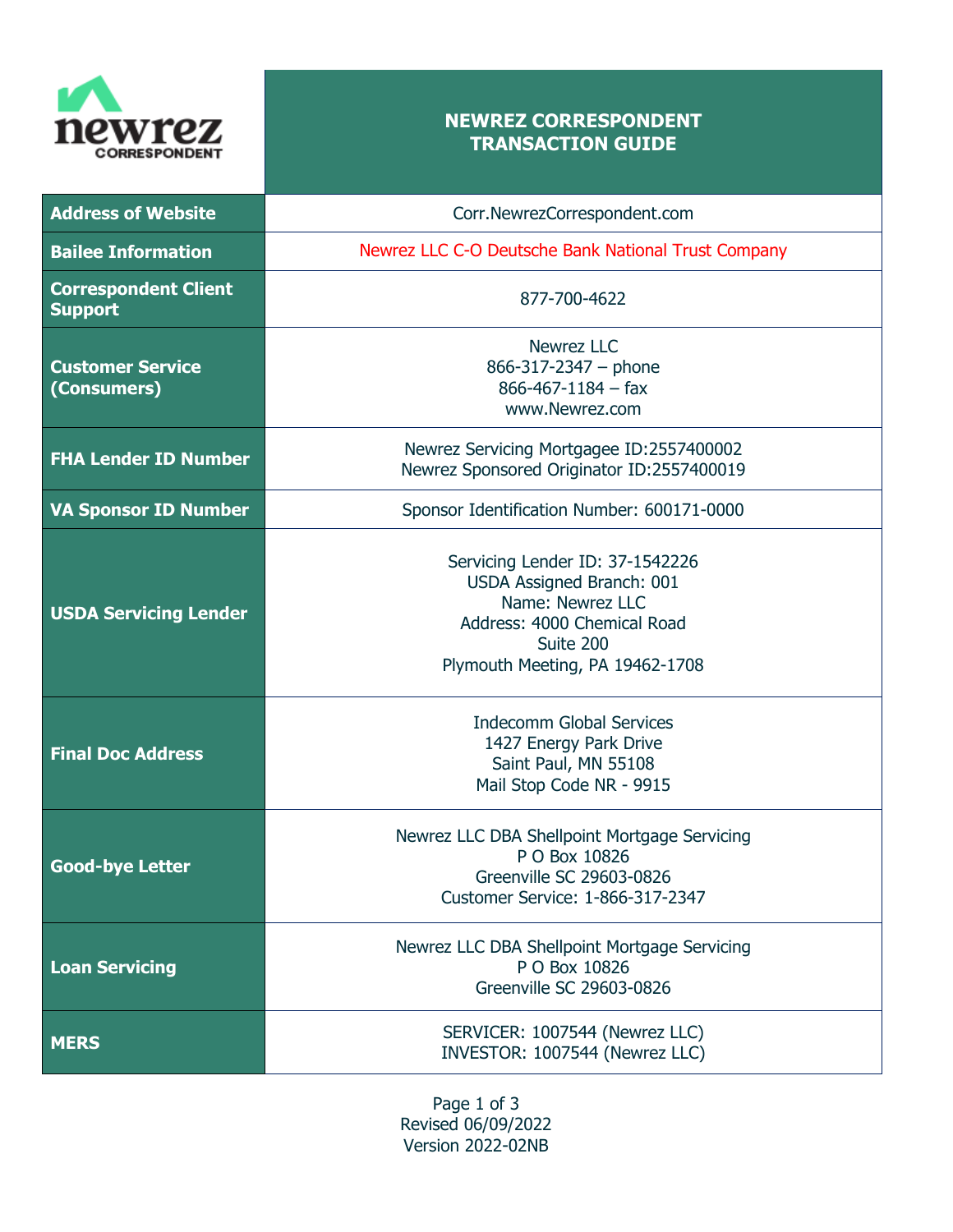| <b>Mortgagee Clause</b>                                                                                      | <b>Shellpoint Mortgage Servicing</b><br><b>ISAOA ATIMA</b><br>P O BOX 7050<br>Troy MI 48007-7050                                                                                                                                                                                                                                                                                                                                                      |
|--------------------------------------------------------------------------------------------------------------|-------------------------------------------------------------------------------------------------------------------------------------------------------------------------------------------------------------------------------------------------------------------------------------------------------------------------------------------------------------------------------------------------------------------------------------------------------|
| <b>Note Delivery Address</b>                                                                                 | <b>Deutsche Bank National Trust Company</b><br>ATTN: DATA ENTRY / NEWREZ CORRESPONDENT TEAM<br>1761 East St. Andrew Place<br>Santa Ana, CA 92705-4934                                                                                                                                                                                                                                                                                                 |
| <b>Note Endorsement</b>                                                                                      | WITHOUT RECOURSE PAY TO THE ORDER OF: Newrez, LLC.                                                                                                                                                                                                                                                                                                                                                                                                    |
| <b>Payment Address</b><br>(Regular Mail Lockbox for<br><b>Customer Use)</b>                                  | <b>Newrez</b><br>PO Box 740039<br>Cincinnati OH 45274-0039                                                                                                                                                                                                                                                                                                                                                                                            |
| <b>Payment Address</b><br>(Misdirected Payments and<br><b>Principal Curtailments for</b><br>Lender use only) | <b>Newrez</b><br>Att: Payment Processing<br>55 Beattie Place<br>Suite 500, MS-501<br>Greenville SC 29601<br>All check remittances to this address require you to add Newrez 9 digit loan<br>number to the front of your check. That loan number is reflected on your<br>purchase advice.                                                                                                                                                              |
| <b>Customer</b><br><b>Account Login</b>                                                                      | Newrez Customer Online Account Login<br>Customer needs to obtain servicing loan # prior to creating an online account.<br>It is contained in the Welcome Letter or first monthly statement. Once created,<br>customer has access to loan information and can setup account for ACH<br>payments.                                                                                                                                                       |
| <b>Tax Service Fee</b>                                                                                       | \$80                                                                                                                                                                                                                                                                                                                                                                                                                                                  |
| <b>HMDA Reporting Code</b>                                                                                   | Type of Purchaser – Code 71, Life Insurance Company, Credit Union, Mortgage<br>Bank, or Finance Company<br><b>Delegated HMDA Action</b> $-$ the correspondent reports the loan as an<br>origination on its LAR and Newrez reports the loan as Code 6, "Loan purchased<br>by your institution".<br>Non-Delegated/Conditional Delegated HMDA Action - Newrez reports<br>the loan as an origination on the LAR. Client is not required to file a report. |
| <b>Life of Loan Flood</b><br><b>Certification</b>                                                            | Newrez LLC only accepts LOL certs; non-LOL flood certs cannot be accepted.                                                                                                                                                                                                                                                                                                                                                                            |

Page 2 of 3 Revised 06/09/2022 Version 2022-02NB